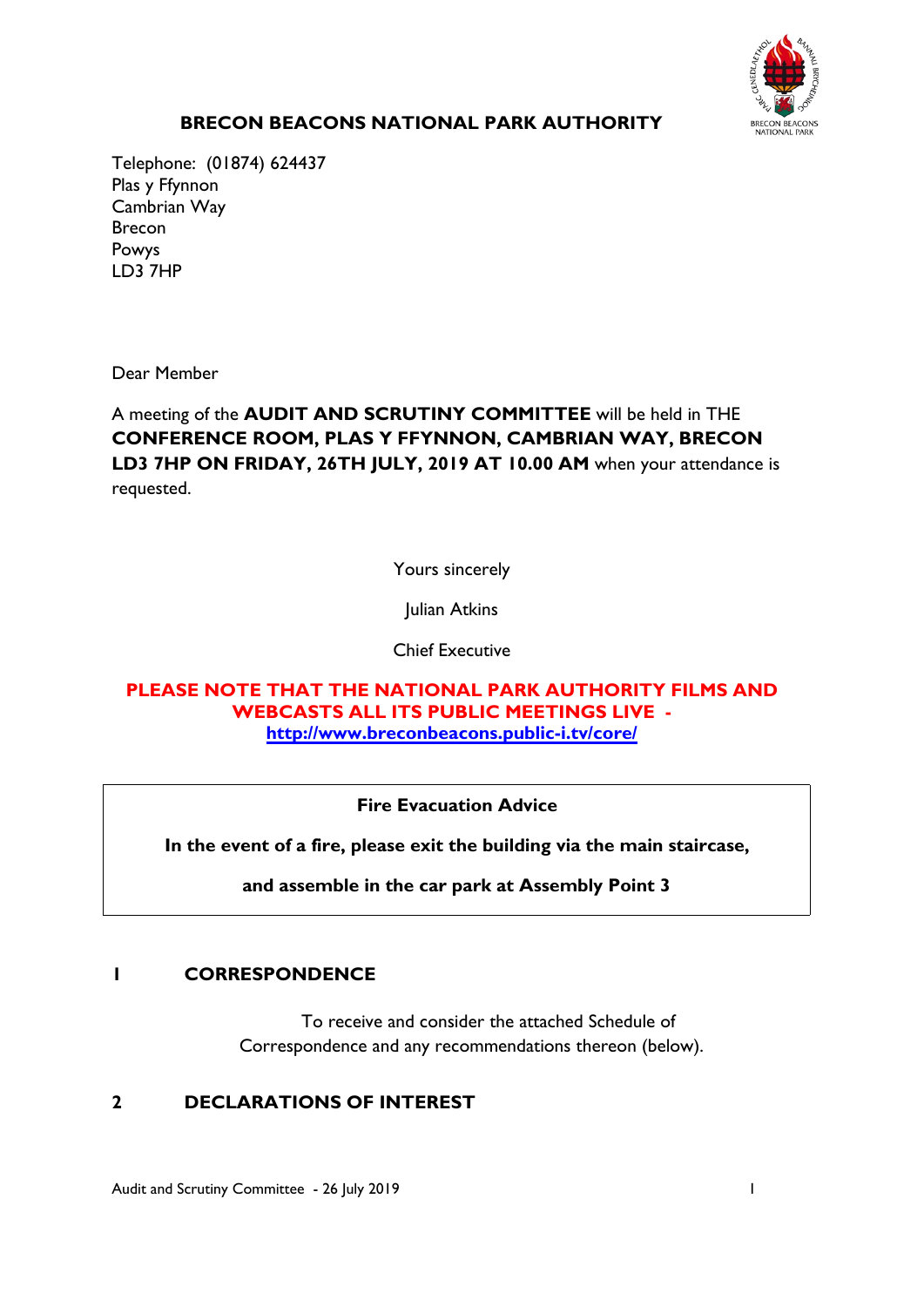To receive any declarations of interest from members relating to items on the agenda. Members' attention is drawn to the sheet attached to the attendance sheet and the need to record their declarations verbally and in writing, specifying the nature of the interest.

**If Members have declared an interest in an item please ensure that you inform the Chair when you are leaving the room, so that this can be recorded in the minutes**

#### **3 MINUTES** (Pages 5 - 10)

To receive the minutes of the Audit and Scrutiny Committee held on 3<sup>rd</sup> May 2019 and to authorise the Chairman to sign them as a correct record

#### **4 AGM MINUTES** (Pages 11 - 12)

To receive the minutes of the Audit and Scrutiny Committee AGM held on 28<sup>th</sup> June 2019 and to authorise the Chairman to sign them as a correct record

#### **5 PUBLIC SPEAKING SCHEME**

To give the public an opportunity to address the committee in line with the notice required under the Authority's Public Speaking Scheme.

## **6 ACTION TRACKING** (Pages 13 - 16)

| $A$ :           | <b>Budget Monitoring</b>                                   |
|-----------------|------------------------------------------------------------|
|                 | 2018/19 FINANCIAL OUTTURN AND RESERVES (Pages 17 - 26)     |
| 8               | 2019/20 BUDGET PERFORMANCE TO 30 JUNE 2019 (Pages 27 - 42) |
| 9               | STATEMENT OF ACCOUNTS 2018/19 (Pages 43 - 104)             |
| $\overline{10}$ | <b>INTERNAL AUDIT UPDATE (Pages 105 - 122)</b>             |
| <b>B:</b>       | <b>Scrutiny</b>                                            |
|                 |                                                            |

## **11 ROLE OF SCRUTINY**